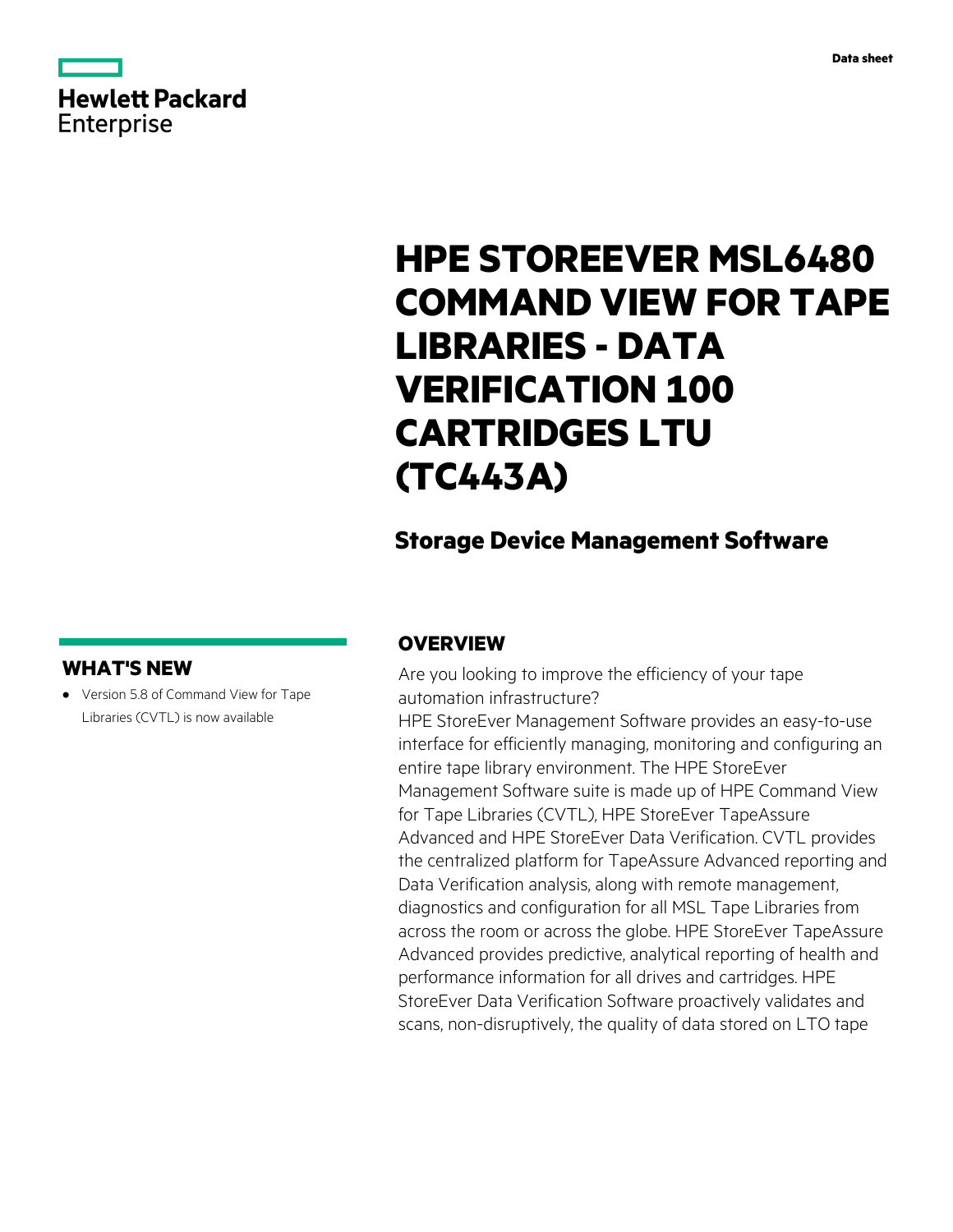cartridges, which ensures the successful retrieval of critical business data.

## **FEATURES**

#### **Simplified Library Management**

HPE Command View for Tape Libraries (CVTL) provides a management platform which allows users to configure, manage and monitor all of their tape libraries through a single console.

The intuitive CVTL dashboard is fully integrated with TapeAssure Advanced and Data Verification Software and presents all of the library, drive and cartridge data pulled from those reports in straightforward graphs and charts.

The CVTL dashboard also includes library partitioning management. Partitioning allows different cartridge slots to be presented to the host as an independent library, and each partition owns independent media and can use alternative ISV software, allowing maximum flexibility and utilization.

#### **Peace of Mind with In-depth Analysis of Tape Environment**

HPE StoreEver TapeAssure Advanced is a licensed feature of the HPE StoreEver Management Software solution and generates the analytical reporting that provides users with peace of mind by understanding how their tape environment is performing.

TapeAssure Advanced monitors the health and performance of tape drives and cartridges and the CVTL Dashboard allows users to easily view the results of TapeAssure reports in either a simplified or detailed view.

Pie charts demonstrate the proportion of drives and cartridges that are healthy or are in need of attention and these are categorized into either healthy, warning or critical status based on utilization and performance.

Users can drill down to view the health and performance status of individual drives and cartridges by serial number, which helps to pinpoint exactly where in the library environment issues are occurring or where performance and utilization can be improved.

#### **Proactive Verification of Infrequently Accessed Data**

HPE StoreEver Data Verification scans LTO tapes in MSL3040 and MSL6480 tape libraries to verify that critical business data stored on those tapes is healthy and that a successful restore will occur when they are retrieved from archive. This reduces the potential risk of any restore failures.

Data Verification scans run in the background without interrupting host applications and proactively notify the user if there is a need for data to be migrated.

Data Verification can also scan both encrypted and non-encrypted tapes that are written in the LTFS format and verification results are maintained so that users can view how the data stored on the cartridge has changed over time.

Trial Data Verification for free by protecting 10 active tape cartridges once Command View for Tape Libraries 5.5 has been installed.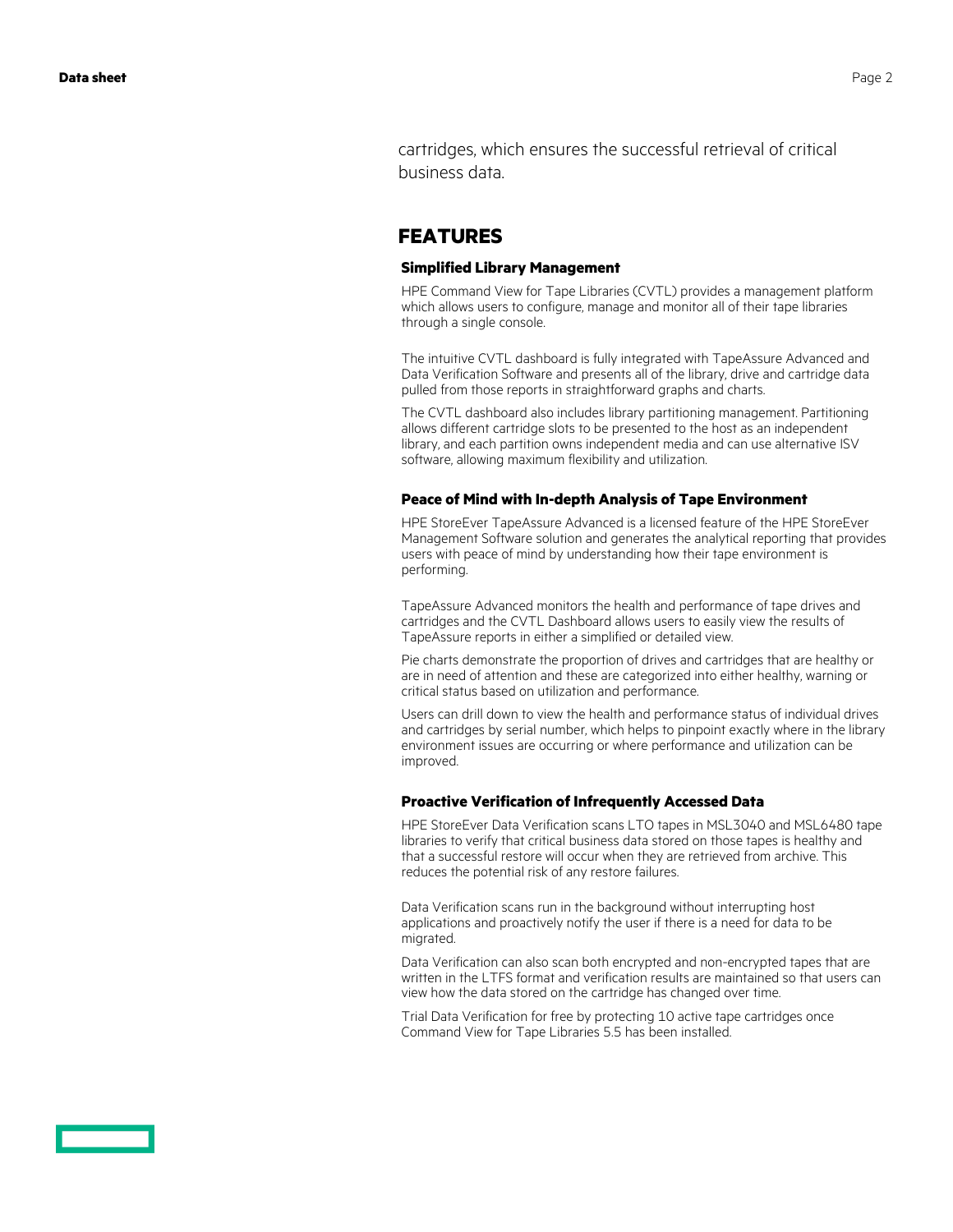#### **Planning for the Future with Predictive Analytics**

HPE StoreEver Management Software also enables users to plan ahead by making use of predictive analytics. TapeAssure Advanced uses statistical analysis of performance, health and utilization information to predict future performance of an entire tape infrastructure.

Users can anticipate issues such as hardware failures and potential bottlenecks that could impact the utilization and performance of a tape environment.

Anticipating the likelihood of issues such as hardware failures and system bottlenecks will significantly reduce unscheduled downtime and minimize any risk of losing critical business data.

# **Technical specifications HPE StoreEver MSL6480 Command View for Tape Libraries - Data Verification 100 Cartridges LTU**

| <b>Product Number</b>                 | TC443A                                                                                                                                                                                                                                                                                                                               |
|---------------------------------------|--------------------------------------------------------------------------------------------------------------------------------------------------------------------------------------------------------------------------------------------------------------------------------------------------------------------------------------|
| <b>Supported hardware environment</b> | HPE StoreEver MSL6480 Tape Library                                                                                                                                                                                                                                                                                                   |
| <b>Version</b>                        | 6.1                                                                                                                                                                                                                                                                                                                                  |
| <b>Product Dimensions (metric)</b>    | $22.23 \times 0.15 \times 14.3$ cm                                                                                                                                                                                                                                                                                                   |
| Weight                                | $0.03$ kg                                                                                                                                                                                                                                                                                                                            |
| Warranty                              | HPE warrants only that the software media will be free of physical defects for a period of ninety (90) days<br>from delivery. For more information about HPE's Global Limited Warranty and Technical Support, visit:<br>https://support.hpe.com/hpsc/doc/public/display?sp4ts.oid=5211884&docId=emr_na-<br>c04770336&docLocale=en US |